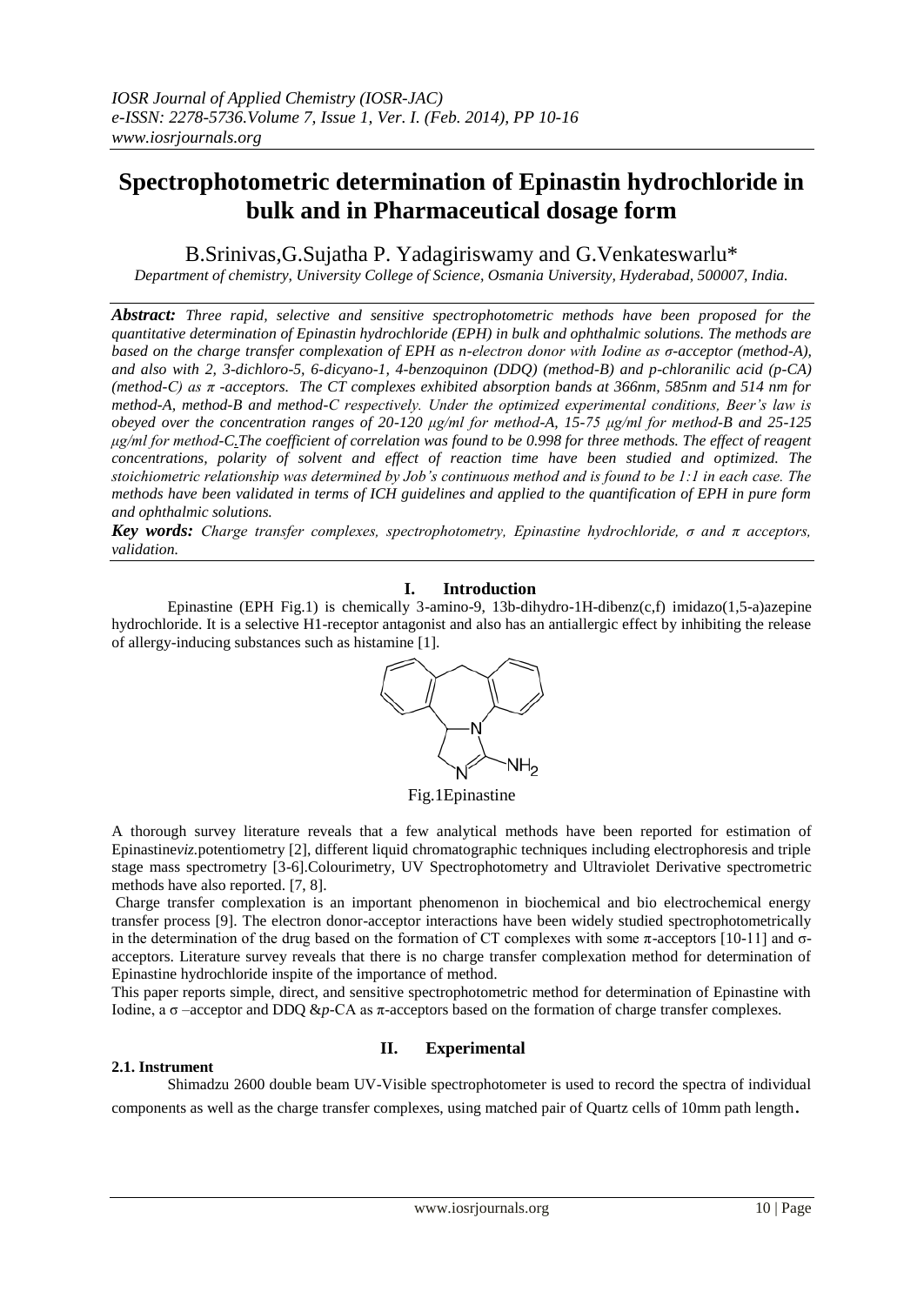## **2.2. Materials**

The Iodine*, p* -Chloranilic acid and DDQ weresupplied by sigma Aldrich. The AR grade solvents *viz.*, acetonitrile, 1, 2-dichloroethane and chloroform are supplied by SD Fine chem. Ltd. Mumbai, India. The Epinastine.

Hydrochloride used in study was procured from Hetero drugs pvt.Ltd. Hyderabad as gift sample. The Relestat eye drops (0.5mg/ml) (Batch No. E54531), manufactured by Allergen company was purchased from the local market.

## **III. Preparation of standard stock solutions**

An accurate weight of EPH (100mg) was dissolved in distilled water in a 50ml measuring flask and transferred into a 125ml separating funnel ,where 10 ml of 0.1N NaOH solution were added .The mixture was mixed and extracted three times with  $15ml$  CHCl<sub>3</sub> each, then the chloroform layer was evaporated to dryness where the obtained residue was dissolved quantitatively in 100ml 1,2dichloroethane(final conc. 1mg/ml) for method –A and in 100 ml of acetonitrile (final conc. 1mg/ml) for method –B and method-C

## **IV. Results and Discussion**

## *4.1General procedures*

## *4.1.1. Method –A (using I2)*

The I<sub>2</sub>solution of 2mg/ml in 1, 2-dichloroethane was freshly prepared. Aliquots of EPH (0.5-2.5ml; 400) μg/ml) were transferred into a series of 10 ml calibrated flasks, to each flask, 1ml of I<sub>2</sub> solution in 1, 2dichloroethane was added and remaining volume was made up by solvent .The absorbance of colored solution was recorded after 10 min of mixing against blank at 365nm and plotted absorbance versus the corresponding concentrations  $(\mu g/ml)$  of the drug to construct the calibration curve and to obtain regression equation.

## *4 .1.2. Method –B (using DDQ)*

The DDQ solution of 2mg/ml in acetonitrile was freshly prepared. Aliquots of EPH (0.5-2.5 ml; 300 μg/ml) were transferred into a series of 10 ml calibrated flasks, to each flask, 1ml of DDQ solution in acetonitrile was added and remaining volume was made up by solvent .The absorbance of colored solution was recorded after 15 min of mixing against blank at 585nm and plotted absorbance versus the corresponding concentrations (μg/ml) of the drug to construct the calibration curve and to obtain regression equation.

## *4.1.3.. Method-C (using p-CA)*

The *p*-CA solution of 2mg/ml in acetonitrile was freshly prepared. Aliquots of EPH (0.5-2.5ml; 500 μg/ml ) were transferred into a series of 10 ml calibrated flasks, to each flask ,1ml of p-CA solution in acetonitrile was added and remaining volume was made up by solvent .The absorbance of colored solution wasrecorded after 5 min of mixing against blank at 514nm and plotted absorbance versus the corresponding concentrations (μg/ml) of the drug to construct the calibration curve and to obtain regression equation . Calibration curves were linear for three methods whose limits are mentioned in Table 1. Slope, intercept Limit

of detection, limit of quantification, Molar absorptivity, and correlation coefficient of the calibration curves are calculated and tabulate (Table 1).

## **V. Determination of EPH in Pharmaceutical form**

Twenty ml of aliquot of the" Relestat" eye drops was shaken in a 125ml separating funnel with 10ml of 0.1N NaOH solution fallowed by extracted three times each with 15ml of chloroform. The collected chloroformic extracts were evaporated and the residue was dissolved in 10 ml1,2-dichloroethane for method -A and in 10ml of acetonitrile for method- B and method –C .Different aliquots were treated as bulk mentioned under general procedure.

## **VI. Effect of concentration of acceptor**

To establish the optimum concentration of reagent, Epinastin  $\overline{30}$   $\mu$ g/ml was react with different volumes of DDQ (8.81X1  $0^{-3}$ ), p-CA (9.57X10<sup>-3</sup>) and  $I_2$  (7.88X10<sup>-3</sup>). *viz.*, 0.5, 1, 1.5, 2, 2.5ml. The results showed that the highest absorbance was obtained with 1ml. Hence 1ml of the reagent was used for the determination of drug**.** 

## **VII. Effect of solvent**

 Both polar and non-polar solvents such as methanol, acetone, chloroform, 1, 2-dichloroethane and acetonitrile were used to select elegant solvent for the analysis of drug. Acetonitrile is found to be suitable solvent for p-CA and DDQ for Iodine 1, 2-dicloroethane is suitable solvent it produces maximum absorbance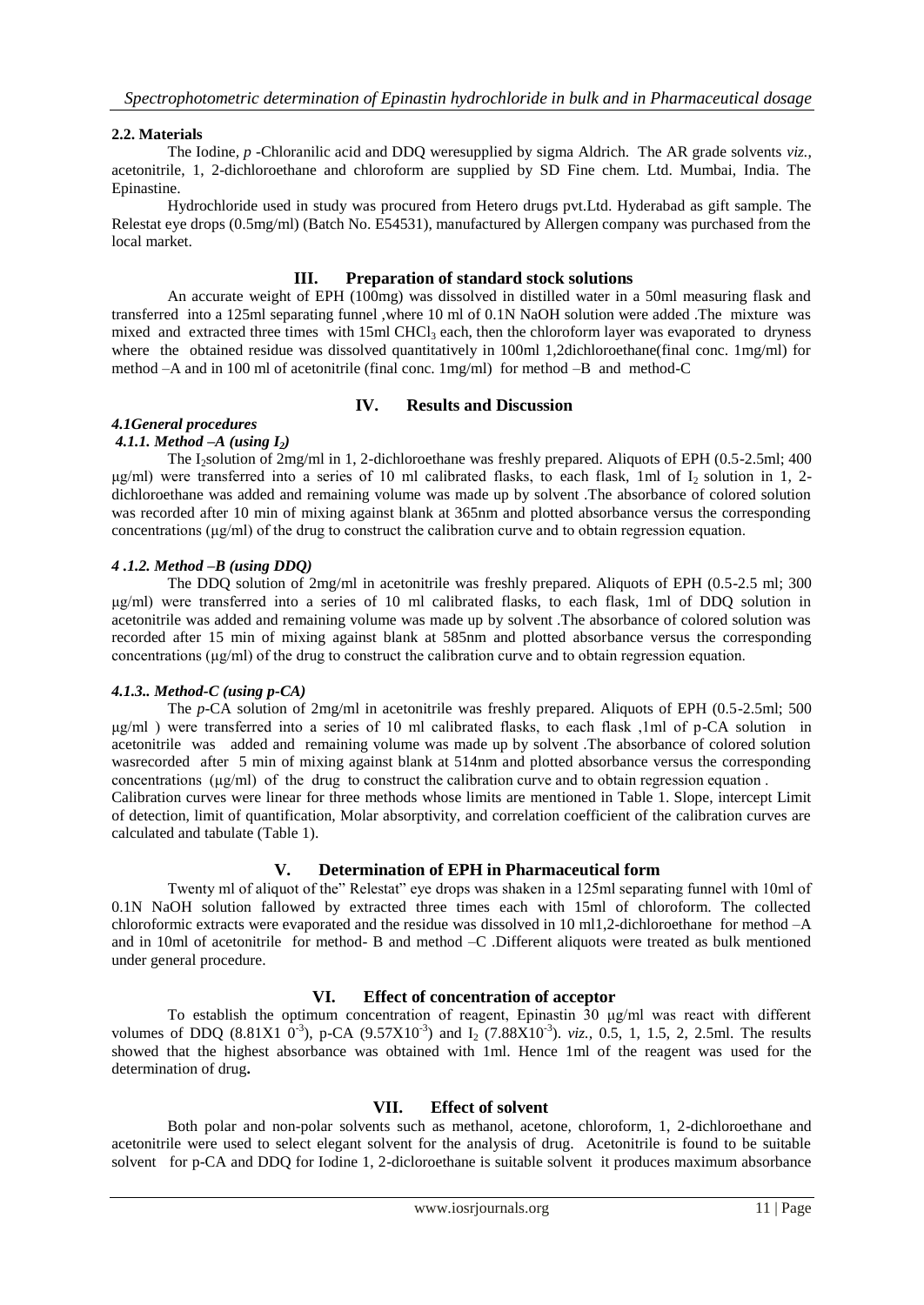with a fixed concentration of drug, while other solvents produced lower absorbance due to incomplete dissociation of complex.

#### **VIII. Effect of reaction time**

 The interaction of epinastine with p-CA, Iodine and DDQ resulted in the formation of colored complexes which stabilized 5min,10min and 15 min for p-CA, Iodine and DDQ respectively. The developed color remained stable at room temperature for about an hour. After a day all solutions decolorized.



Fig (2) :( 1) Epinastine and charge transfer complexes of Epinastine with (2) Iodine, (3) DDQ and (4) p-CA



Fig (3): Calibration curves of epinastine with (1) Iodine, (2) p-CAand (3) DDQ



Fig (4): Effect of volume of reagent on the optical density of the Ion-pair complex of Epinastine with (1) DDQ, (2) Iodine and (3) p-CA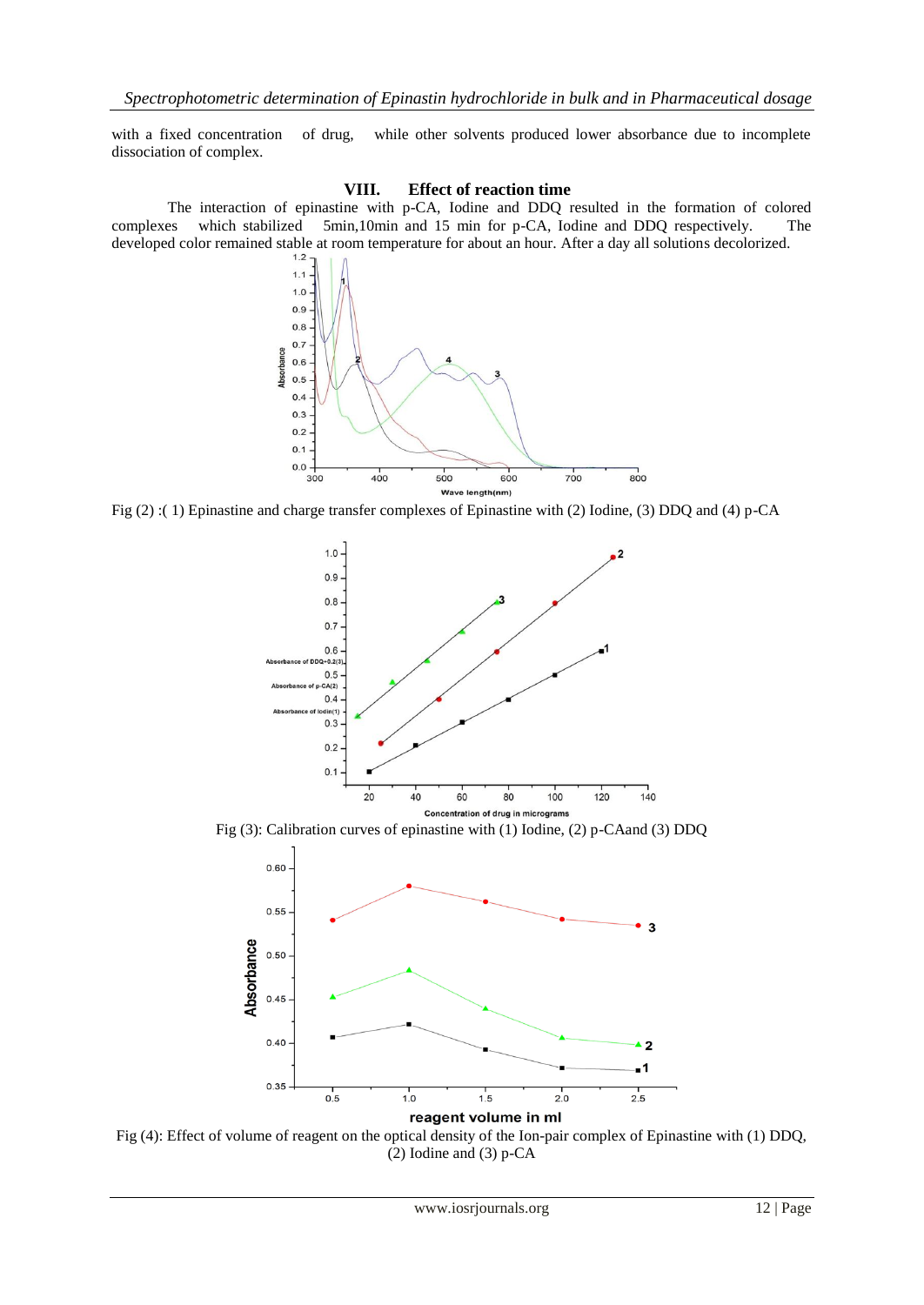

Fig (5): Effect of reaction time on formation of charge transfer complexes of Epinastine with (1) I<sub>2</sub>, (2) p-CA, and (3) DDQ.

#### **IX. Validation of the proposed methods**

The methods developed have been validated in terms of guidelines of international conference of harmonization*viz.*, selectivity, sensitivity, precision, accuracy, linearity, LOD, LOQ. Sandell's sensitivity androbustness. The precision is tested by repeating each experiment atleast 6 times while the accuracy has been tested by taking known weight of sample and performing recovery experiments. Therobustness of themethodswere examinedby performing he experiments on three different spectrophotometers with excellent tally of absorbance values.

The methods developed have also been applied for the analysis of pharmaceuticals .The recovery experiments performed show high accuracy and precision and the results are compared with the available validated reported methods on this drug .The values % RSD and t-and F tests are in the permissible range of experimental errors (Table 2).And show that the methods can be used in both pharmaceutical and drug industries.

#### **X. Stability constants of Ion-pair complexes**

Benesi - Hildebrand method (BH) is used for determination of stability constant K and molar absorption coefficient of the charge transfer complexes

 $A_0/d = 1/K$  (D<sub>0</sub>)  $\epsilon + 1/\epsilon$ 

Where  $A_0$  = conc. of acceptor, d= optical density,  $D_0$  = conc. of drug,  $\varepsilon$ =Molar absorption coefficient and K= stability constant.

A plot of  $A_0/d$  Vs  $1/D_0$  is a straight line from whose slope and intercept the K and  $\epsilon$  are determined (Fig-6)

| Table (1). Spectral, analytical and statistical parameters of charge transfer complexes of Epinastine with DDQ, |                     |  |
|-----------------------------------------------------------------------------------------------------------------|---------------------|--|
|                                                                                                                 | $p$ -CA and $I_2$ . |  |

| Parameters                      | <b>DDO</b> | $p$ -CA |        | <b>IODIN</b> |        |
|---------------------------------|------------|---------|--------|--------------|--------|
| $\lambda$ max, nm               | 585        |         | 514    |              | 365    |
| Beer's law limit $(\mu g/ml)$   | $15 - 75$  |         |        |              | 20-120 |
|                                 |            |         | 25-125 |              |        |
| Molar absorptivity              |            |         |        |              |        |
| $(L \mod 1 \text{ cm}^{-1})$    | 5250       |         | 8050   |              | 7990   |
| Slope(specific absorptivity), b |            |         |        |              |        |
|                                 | 0.0047     |         | 0.006  |              | 0.007  |
| Intercept,<br>a                 |            |         |        | 0.0802       |        |
|                                 | 0.0164     |         |        |              | 0.0571 |
| Correlation coefficient, r      |            | 0.9986  |        | 0.9981       |        |
|                                 |            |         |        |              | 0.9983 |
| Sandell's sensitivity           |            |         |        |              | 0.21   |
| $(\mu g \text{ cm}^{-2})$       | 0.16       |         | 0.14   |              |        |
| Formation                       | 581        |         | 500    |              | 416    |
| constant, $K(M^{-1})$           |            |         |        |              |        |
| deviation<br>of<br>Standard     |            |         |        | 0.0026       |        |
| intercepts $(n=6)$              | 0.0024     |         |        |              | 0.002  |
| Limit of detection $(\mu g/ml)$ |            |         |        |              |        |
|                                 | 1.65       |         | 1.43   |              | 1.22   |
| Limit of quantification         |            |         |        |              |        |
| $(\mu g/ml)$                    | 5          |         | 4.33   |              | 3.7    |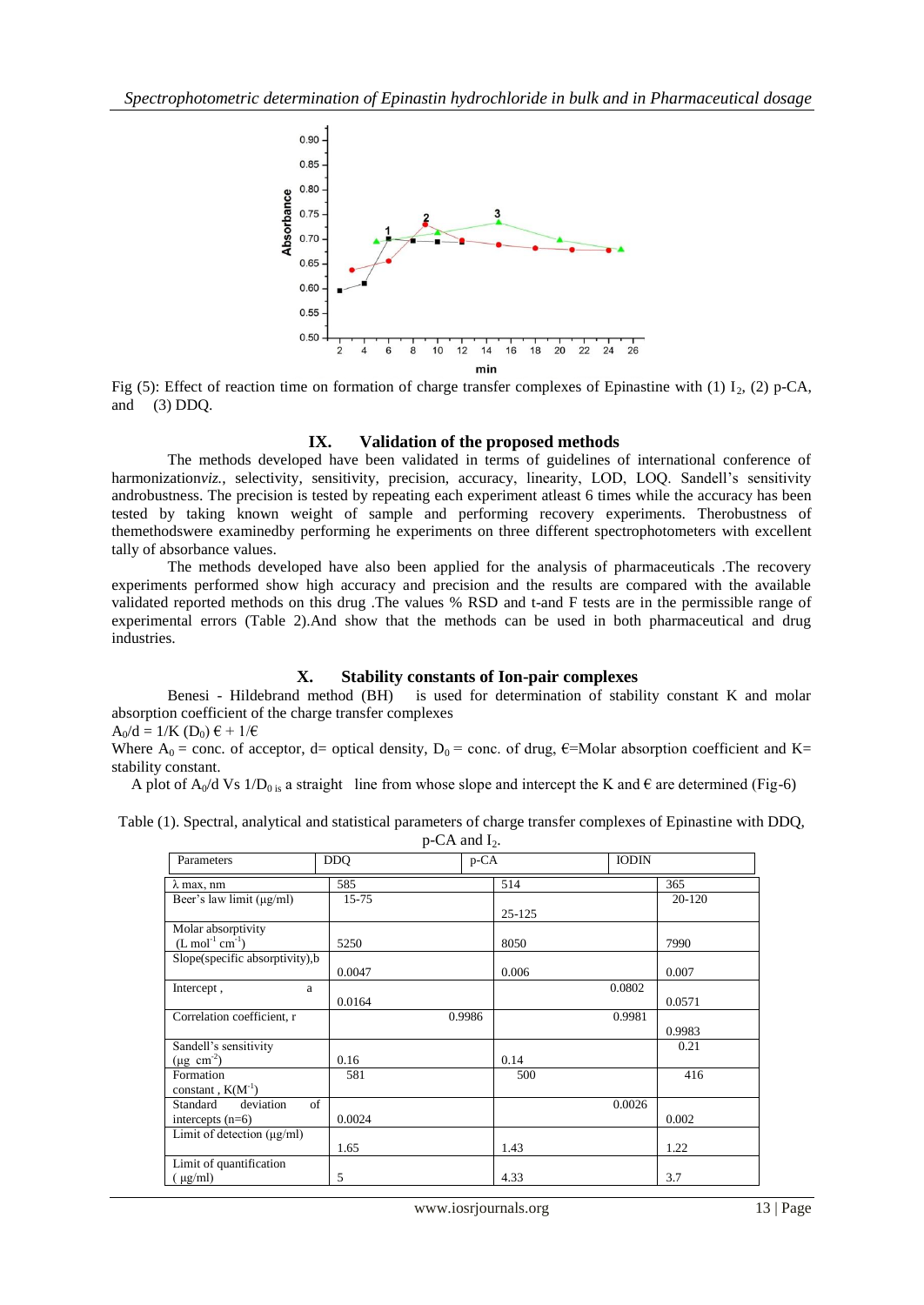| equation<br>$Y = a + bx$<br>egression |        |        |         |
|---------------------------------------|--------|--------|---------|
| οt<br>ug/ml)<br>$x = conc$<br>drug(   | 0.005x | 0.008x | 0.0078x |

Scheme 1 Charge transfer complex of Epinastine with p-Chloranilic acid (p-CA)



(Donor) (p-Chloranilic acid)

Scheme 2 Charge transfer complex of Epinastine with 2, 3-dichloro-5, 6-dicyano-1, 4-dibenzoquinone (DDQ)



Drug Acceptor Charge transfer complex anion cation (Donor) (DDQ)

Scheme 3 Charge transfer complex of Epinastine with Iodine  $(I_2)$ 



|                              | <b>DDQ</b>       | p-CA             | <b>Iodine</b>    |
|------------------------------|------------------|------------------|------------------|
| Amount Taken<br>$(\mu g/ml)$ | 15               | 25               | 20               |
|                              | 30               | 50               | 40               |
|                              | 45               | 75               | 60               |
|                              | 60               | 100              | 80               |
| Amount Found<br>$(\mu g/ml)$ | 14.9             | 24.7             | 19.86            |
|                              | 29.97            | 49.9             | 39.57            |
|                              | 44.92            | 74.98            | 59.8             |
|                              | 59.87            | 98.76            | 80.01            |
| % Recovery                   | 99.33            | 98.8             | 99.3             |
|                              | 99.9             | 99.81            | 98.9             |
|                              | 99.82            | 99.97            | 99.6             |
|                              | 99.78            | 98.76            | 100              |
| % RSD                        | 0.232            | 0.53             | 0.4              |
|                              | 0.12             | 0.1              | 0.11             |
|                              | 0.1              | 016              | 0.07             |
|                              | 0.2              | 0.25             | 0.6              |
| Proposed Mean $\pm$ SD       | 99.7±0.2327      | 99.335±0.5334    | 99.425±0.4031    |
| Ref Mean $\pm$ SD            | $100.1 \pm 0.68$ | $99.85 \pm 0.86$ | $100.02 \pm 0.8$ |
| t-test                       | 1.39             | 0.72             | 0.09             |
|                              | (1.83)           | (1.83)           | (1.83)           |
| F-test                       | 0.11             | 0.38             | 0.25             |
|                              | (5.19)           | (5.19)           | (5.19)           |

Table (2): Application of proposed methods for the analysis of the studied drug in their pure form.

|              | <b>DDO</b> | $p$ -CA | Iodine |
|--------------|------------|---------|--------|
| Amount Taken | 15         | 25      | 20     |
| $(\mu g/ml)$ | 30         | 50      | 40     |
|              | 45         | 75      | 60     |
|              | 60         | 100     | 80     |
| Amount Found | 14.98      | 24.98   | 19.96  |
| $(\mu g/ml)$ | 29.89      | 49.89   | 39.78  |
|              | 39.99      | 74.96   | 59.99  |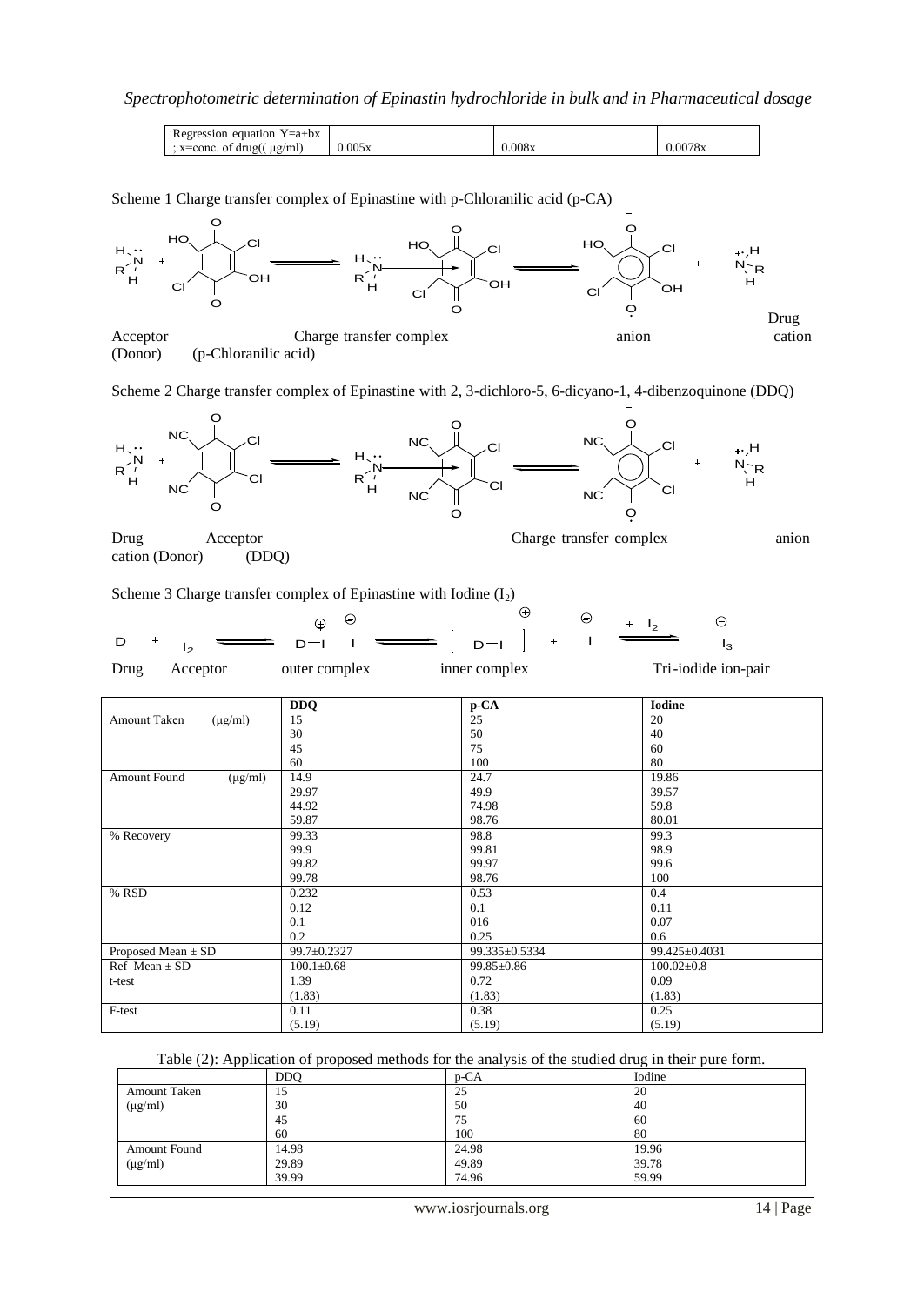|  |  |  |  |  | Spectrophotometric determination of Epinastin hydrochloride in bulk and in Pharmaceutical dosage |  |
|--|--|--|--|--|--------------------------------------------------------------------------------------------------|--|
|  |  |  |  |  |                                                                                                  |  |

|                        | 59.76             | 99.99             | 80                |
|------------------------|-------------------|-------------------|-------------------|
| % Recovery             | 99.86             | 99.92             | 99.8              |
|                        | 99.63             | 99.78             | 99.45             |
|                        | 99.97             | 99.94             | 99.98             |
|                        | 99.6              | 99.99             | 100               |
| Proposed Mean $\pm$ SD | 99.76±0.155       | $99.9 \pm 0.078$  | $99.81 + 0.222$   |
| $Ref Mean \pm SD$      | $100.12 \pm 0.74$ | $100.91 \pm 1.09$ | $100.37 \pm 0.86$ |
| t-test                 | $1.74(1.86)^*$    |                   | $1.59$ $(1.86)^*$ |
| F-test                 | $0.04(6.39)*$     | $0.005(6.39)*$    | $0.06(6.39)*$     |

Table (3): application of proposed methods for the analysis of studied drug in their pharmaceutical form



Fig (6): Benesi-Hildebrand plot of Epinastine with (1) DDQ, (2) p-CA, and (3) Iodine

#### **XI. Stoichiometry**

 The stoichiometry of each of the complex has been determined from Job's continuous variation method and found to be 1:1 in each case .A typical Job's plot of Epinastine with IODINE,DDQand p-CA is presented in (Fig 7).

## **XII. Conclusion**

I2,DDQ and p-CAforms ion-pair complexes with Epinastine drug and exhibits an absorption band at 365nm, 585nm and 514nm respectively. The interaction enabled the quantitative determination of this drug. The methods are validated; conditions are optimized and applied to the analysis of drugs and pharmaceuticals.



Fig (7): Job's continuous variation plot of Epinatine with (1) Iodine, (2) DDQ and (3) p-CA